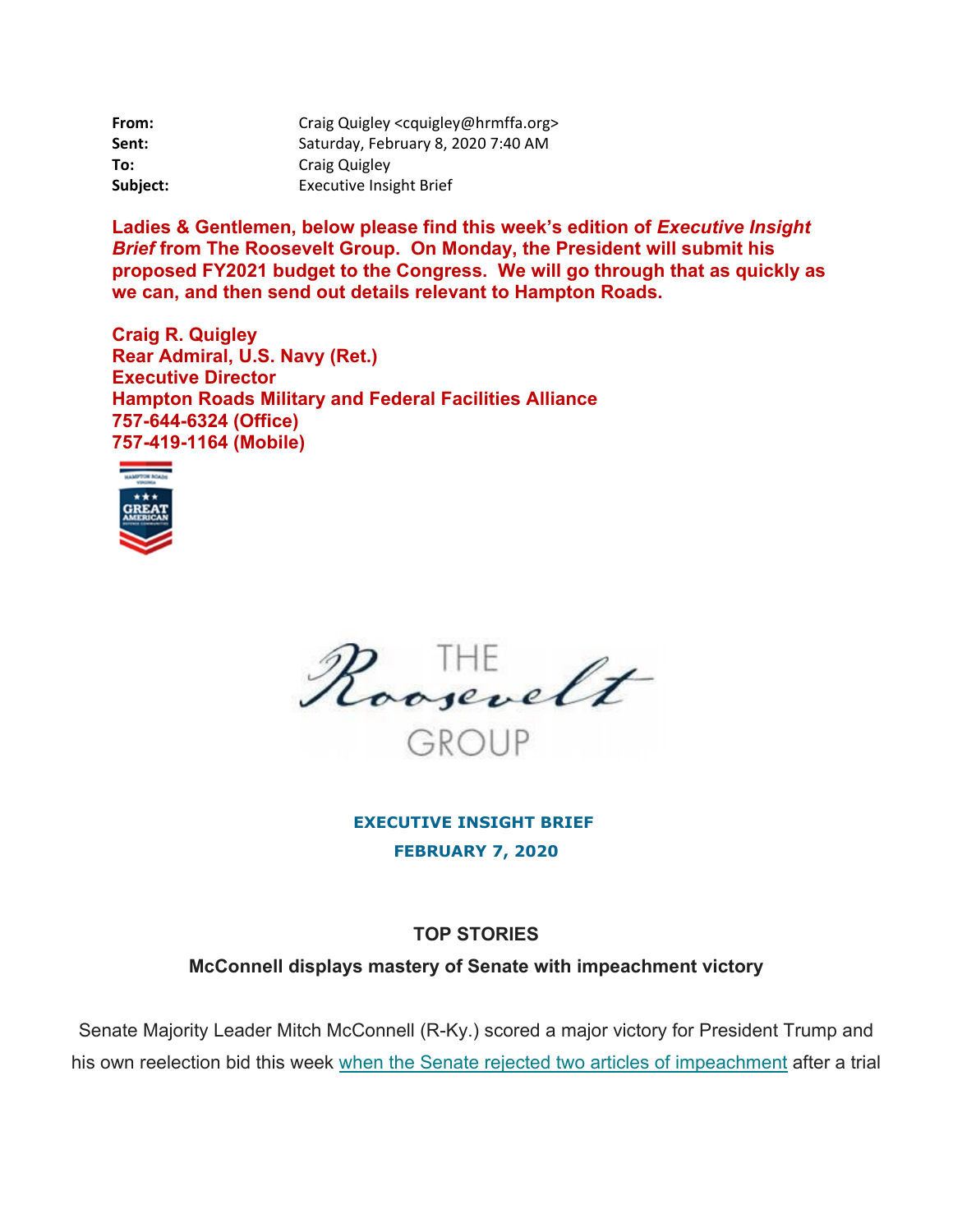that lasted only two weeks.

McConnell's deft handling of both the Senate rules and GOP moderates quickly freed Trump from the cloud of impeachment, despite a steady stream of new evidence and allegations about the extent of the president's involvement in an effort to initiate a politically motivated investigation into former Vice President Joe Biden.

## **Defense-Wide Review Finds \$5.7 Billion for Higher Priorities**

Defense Secretary Dr. Mark T. Esper's Defense-Wide Review is paying off, with \$5.7 billion freed up for more important priorities, senior defense officials said. The officials — who spoke with reporters yesterday — are looking to institutionalize the process to subject the defense agencies that make up "the Fourth Estate" — parts of the Defense Department that are not military services — to the same pressures the services face when crafting their budgets.

# [https://media.defense.gov/2020/Feb/06/2002244621/-1/-1/1/FY-2021-DEFENSE-](https://media.defense.gov/2020/Feb/06/2002244621/-1/-1/1/FY-2021-DEFENSE)WIDE-REVIEW-FINAL.PDF

## **Four New Jersey cruise ship passengers hospitalized for coronavirus screening**

About two dozen passengers aboard a Caribbean cruise ship that docked in Bayonne, New Jersey, on Friday morning were screened for coronavirus and four were sent to a local hospital for further screening, the city's mayor said.

Mayor Jimmy Davis of Bayonne, about 10 miles from New York City, described the hospitalizations as "an abundance of caution" and said officials at the U.S. Centers for Disease Control and Prevention had indicated there seemed to be little threat.

## **U.S. Space Force organizational plan delivered to Congress**

The NDAA require Space Force updates on a continuous basis until March 2023. WASHINGTON — Air Force Secretary Barbara Barrett on Monday delivered to congressional leaders the first comprehensive proposal for how the U.S. Space Force will be organized as a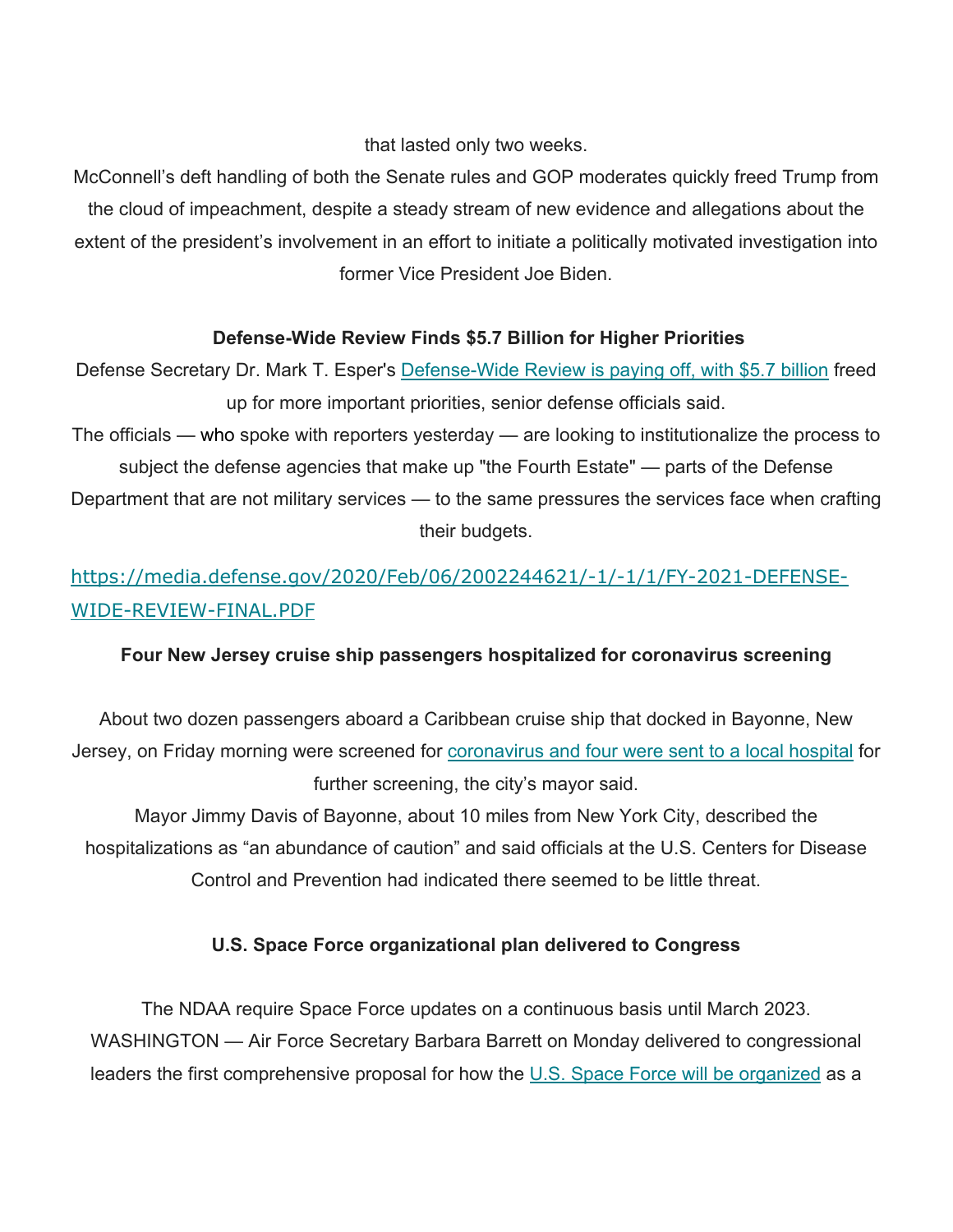separate military branch under the Department of the Air Force. The report was mandated by Congress in the 2020 National Defense Authorization Act that President Trump signed on Dec. 20.

## **U.S. Strikes at Leader of Qaeda in Yemen**

The United States has carried out an airstrike against the leader of AI Qaeda's affiliate in Yemen after months of tracking him by using aerial surveillance and other intelligence, according to three current or former American officials.

## **Defense leaders must 'brace ourselves' for flat budgets, Esper says**

The Pentagon must come to terms with the reality that future defense budgets are likely to be flat, which will force leaders to make some tough choices, Defense Secretary Mark Esper said today. Esper's remarks at an event hosted by Johns Hopkins School of Advanced International Studies come days before the administration is expected to release its fiscal 2021 budget request. The national defense topline, as set by a budget deal in Congress last year, is \$740.5 billion, a \$2.5 billion increase from fiscal 2020.

## **IMPORTANT**

## **FY2021 Defenese Wide Review**

Please follow the link for pdf file

<https://media.defense.gov/2020/Feb/06/2002244621/-1/-1/1/FY-2021-DEFENSE-WIDE-REVIEW>-FINAL.PDF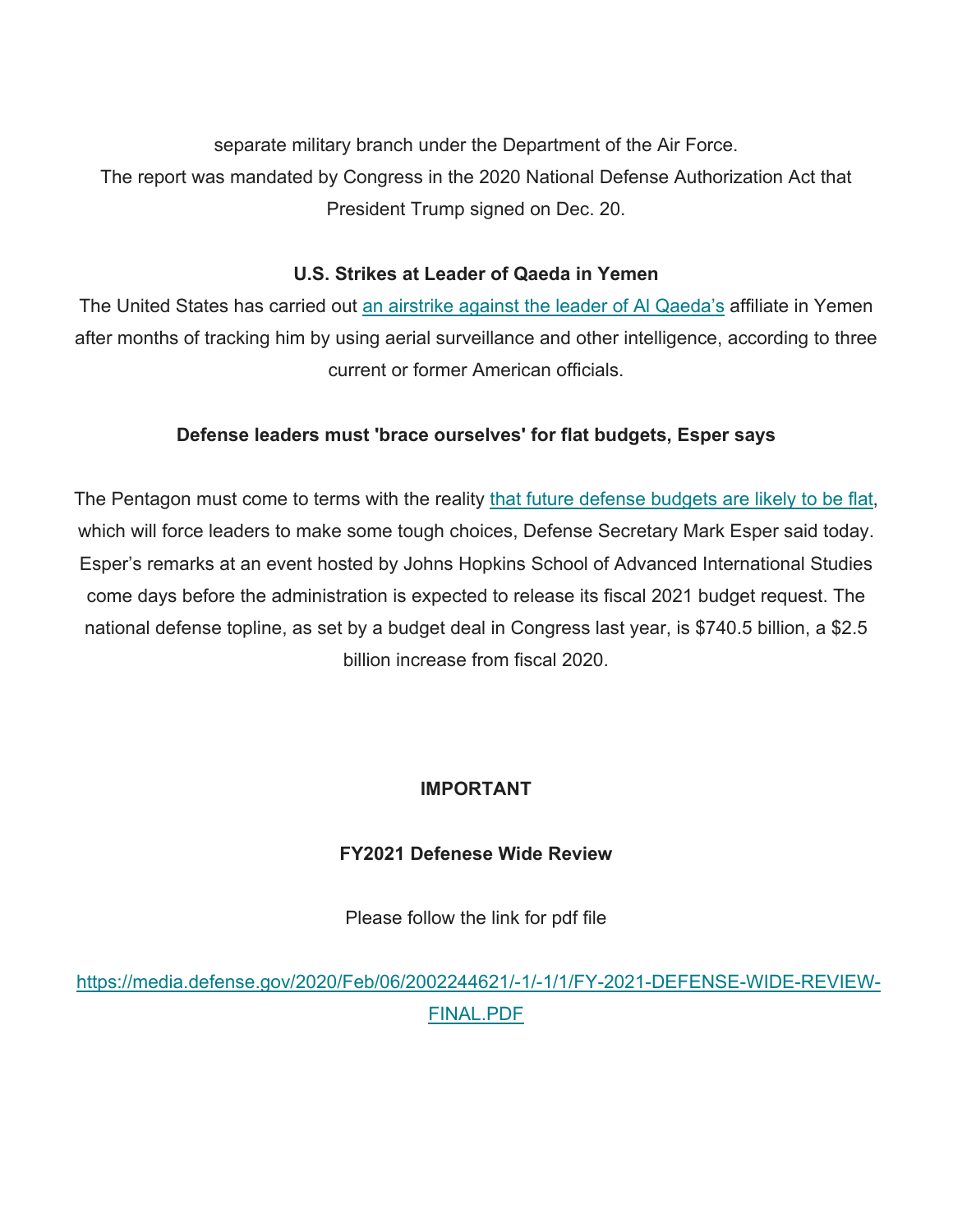### **THIS DAY IN HISTORY**

### **1238**

The Mongols burn the Russian city of Vladimir

### **1301**

Edward of Caernarion (later Edward II) becomes first (English) Prince of Wales

#### **1842**

Battle of Debre Tabor: Ras Ali Alula, Regent of the Emperor of Ethiopia defeats warlord Wube Haile Maryam of Semien

### **1856**

Colonial Tasmanian Parliament passes the 1st piece of legislation (the Electoral Act of 1856) anywhere in the world providing for elections by way of a secret ballot

### **1991**

The IRA launches a mortar attack on 10 Downing Street during a cabinet meeting.

#### **1992**

Maastricht Treaty signed by 12 countries from the European Community (EC) to create the European Union (EU)

#### **LOOK AHEAD**

**Nuclear Regulatory Commission holds the 670th Meeting of the Advisory Committee on Reactor Safeguards, February 5-8.** 

Schedule: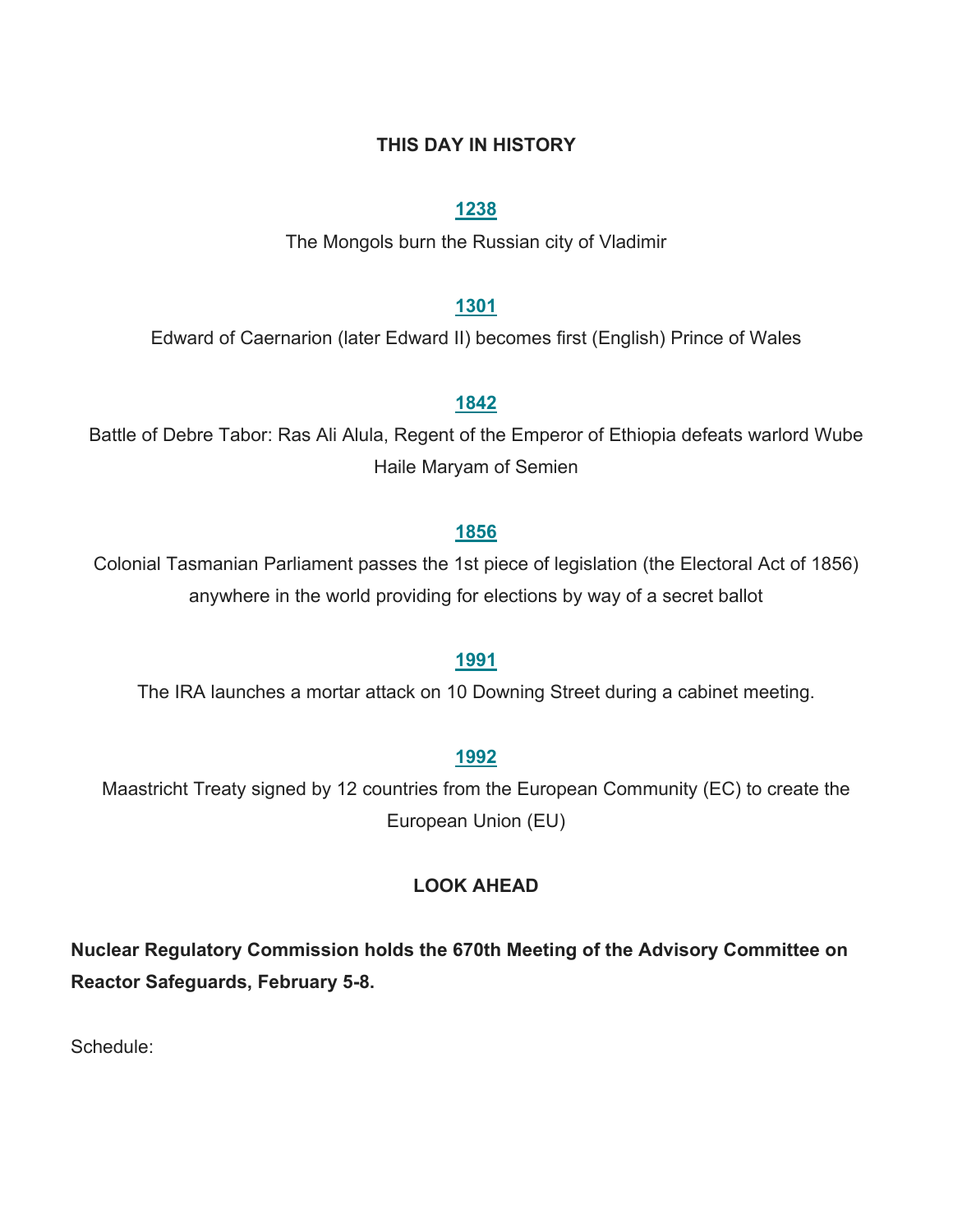<mark>[Quynh.Nguyen@nrc.gov](mailto:Quynh.Nguyen@nrc.gov)</mark><br>301-415-5844 — 8:30 a.m.: Preparation of ACRS Reports (Open/Closed) 8:30 AM EST on 02/08/2020 Two White Flint North, 11545 Rockville Pike, ACRS Conference Room T2D10, Conference Room T2D10, Rockville, Md. Quynh Nguyen

## **Defense Department; Office of the Secretary holds a meeting of the Defense Health Board.**

Agenda includes: Briefing on the Department of Defense Total Force Fitness initiative; Briefings from Foreign Service Medical Liaisons regarding best practices in their countries for mental health and women's health; Briefing on the Military Health System Transformation; and Updates from the Neurological/Behavioral Health Subcommittee on the Examination of Mental Health Accession Screening: Predictive Value of Current Measures and Processes review, the Health Care Delivery Subcommittee on the Active Duty Women's Health Care Services review, and the Public Health Subcommittee on the Measles, Mumps, and Rubella Booster Immunization Practices review 9:00 AM EST on 02/10/2020 Gatehouse, 8111 Gatehouse Road, Rooms 345 and 346, Falls Church, Va.

gregory.h.gorman.mil@mail.m<u>il</u><br>703-275-6060

Gregory Gorman; RSVP required by February 5 to Clarice Waters at 703-275-6003.

**The Atlantic Council holds a discussion on "Forging the Army's Future," focusing on "reinventing innovation in the Army."** 

 [press@atlanticcouncil.org](mailto:press@atlanticcouncil.org) 1:00 PM EST on 02/10/2020 Atlantic Council, 1030 15th St. NW, 12th Floor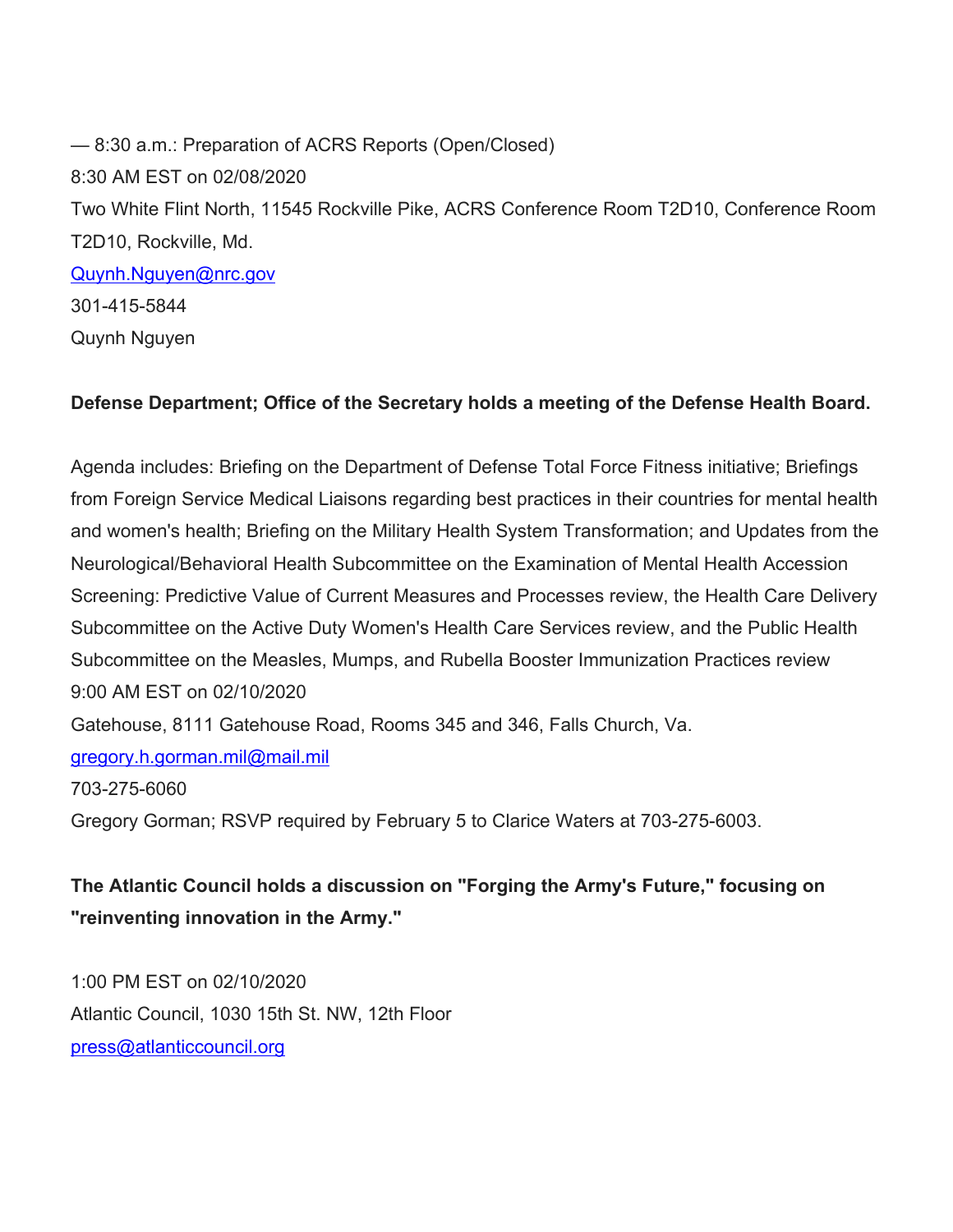202-778-4993

Travis Horne; RSVP required. Participants:

• Army Gen. John Murray, Commanding general of the U.S. Army Futures Command

## **House Budget Chairman John Yarmuth, (D-Ky.), holds a pen and pad briefing on President Trump's FY2021 budget proposal.**

3:00 PM EST on 02/10/2020 208 Cannon House Office Building 202-226-7200 Alexandra Weinroth; RSVP required by noon February 10 to [Alexandra.Weinroth@mail.house.gov](mailto:Alexandra.Weinroth@mail.house.gov) 

**The National Aeronautics and Space Administration holds a conference call briefing, beginning at 5 p.m., on NASA's FY2021 budget proposal.** 

5:00 PM EST on 02/10/2020

karen.northon@nasa.gov

Karen Northon; RSVP required for call-in information by 3 p.m. February 10. Participants:

NASA Chief Financial Officer Jeff DeWit

**Access Intelligence LLC's ExchangeMonitor Publications and Forums holds the 2020 Nuclear Deterrence Summit, February 11-13.** 

Highlights: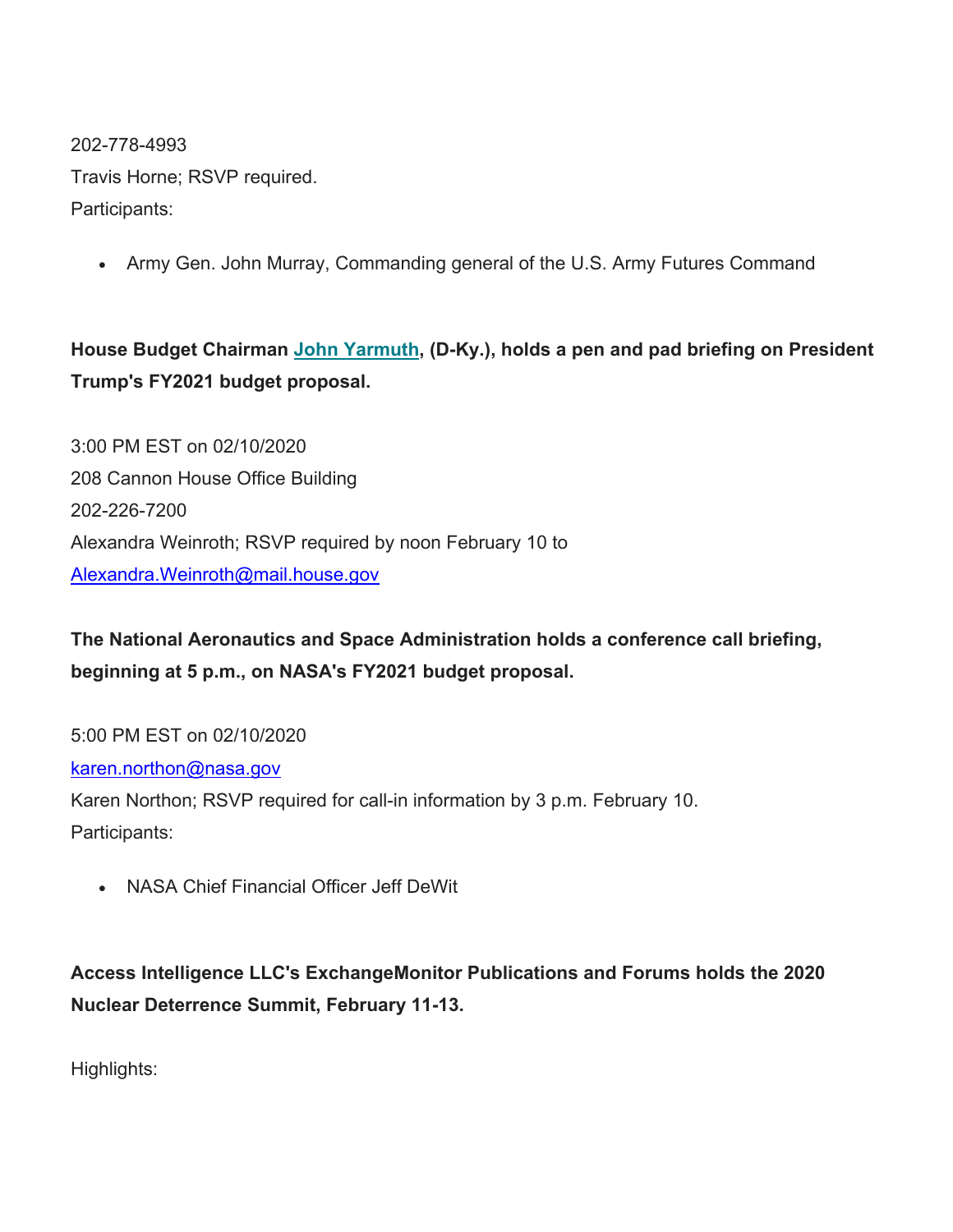— 10 a.m.: Charles Verdon, deputy administrator for defense programs at the National Nuclear Security Administration, delivers remarks on "The Future - Challenges Today and into the Future" — 1:15 p.m.: NNSA Administrator Lisa Gordon-Hagerty, Energy undersecretary for nuclear security, delivers keynote remarks on "Updates from National Nuclear Security Administration Leadership" (via video)

— 2:15 p.m.: James McConnell, associate administrator for safety, infrastructure and operations at NNSA, participates in a session on "NNSA Administrator's Governance and Management Framework"

8:00 AM EST on 02/11/2020

The Westin Alexandria Old Town, 400 Courthouse Square, Alexandria, Va.

<u>clientservices@accessintel.com</u><br>800-777-5006

RSVP at <https://www.deterrencesummit.com>/

**Defense Department; office of the Secretary holds a closed meeting of the Defense Science Board to discuss classified future dimensions of conflict that might be exploited by our near-peer competitors and adversaries in response to the DSB's 2020 Summer Study on New Dimensions of Conflict tasking, February 11-12.** 

<u>kevin.a.doxey.civ@mail.mil</u><br>703-571-0081 8:00 AM EST on 02/11/2020 Executive Conference Center, 4075 Wilson Boulevard, Arlington, Va. Kevin Doxey

**The Amphibious Warship Industrial Base Coalition holds a congressional forum featuring Gen. David Berger, Real Adm. Sam Perez (ret.) and Reps. Mike Gallagher (R-Wis.), Rob Wittman (R-Va.), Gil Cisneros (D-Calif.) and Jack Bergman (R-Mich.).**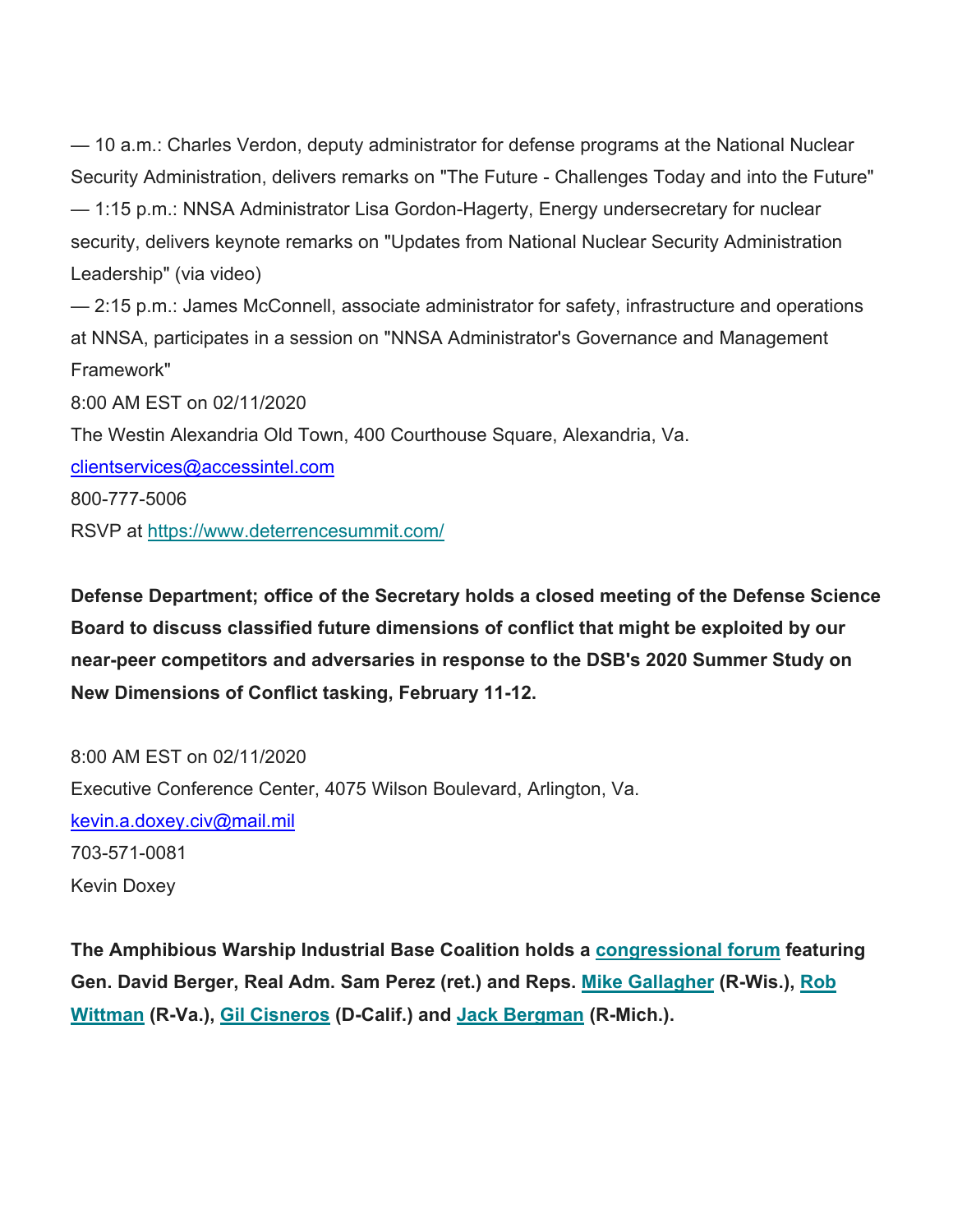<u>[rcooper@spacefoundation.org](mailto:rcooper@spacefoundation.org)</u><br>202-596-0714 8:00 AM EST on 02/11/2020 Room 2168, Rayburn House Office Building The Space Foundation holds a discussion on "The State of Space 2020." 9:00 AM EST on 02/11/2020 National Press Club, 14th and F Streets NW, Ballroom Rich Cooper Participants:

- Christian Davenport, Defense and space industries reporter at the Washington Post
- Tom Zelibor, CEO of the Space Foundation
- Rep. Kendra Horn
- Rep. Doug Lamborn

## **The Senate Armed Services Committee holds a hearing on "United States Strategy in Afghanistan."**

9:30 AM EST on 02/11/2020 G-50 Dirksen Senate Office Building Senate Armed Services Committee 202-224-3871 Witnesses:

- Colin F. Jackson, Professor at the U.S. Naval War College's Strategy And Policy Department and former deputy assistant Defense secretary for Afghanistan, Pakistan and Central Asia
- retired Army Brig. Gen. Kimberly C. Field, Executive director of the Bush School of Government and Public Service's Albritton Center for Grand Strategy and former senior adviser to the commander of Operation Resolute Support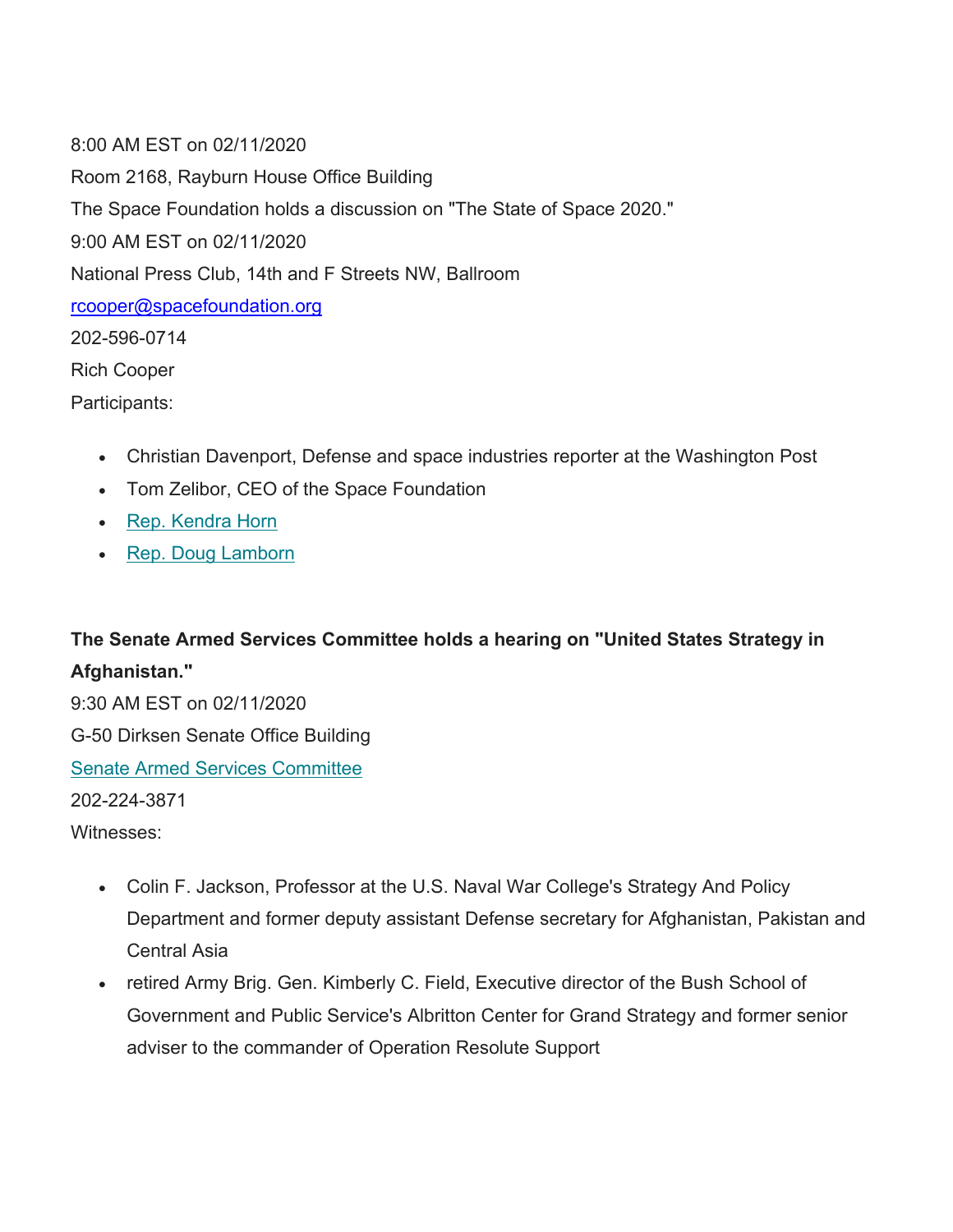**The House Armed Services Committee holds a hearing on "The Department of Defense's Role in Long-Term Major State Competition."** 

10:00 AM EST on 02/11/2020 2118 Rayburn House Office Building House Armed Services Committee 202-225-4151 Witnesses:

- Abraham M. Denmark, Director of the Asia Program at the Woodrow Wilson International Center for Scholars
- Alina Polyakova, President and CEO of the Center for European Policy Analysis

**The House Transportation and Infrastructure Aviation Subcommittee holds a hearing on "Looking Forward: The Future of America's Aviation Maintenance and Manufacturing Workforce."** 

10:00 AM EST on 02/11/2020 2167 Rayburn House Office Building House Transportation and Infrastructure Committee Aviation Subcommittee 202-225-4472

**The House Science, Space and Technology Research and Technology Subcommittee holds a hearing on "More Hires, Fewer Hacks: Developing the U.S. Cybersecurity Workforce."** 

10:00 AM EST on 02/11/2020 2318 Rayburn House Office Building House Science, Space and Technology Committee Research and Technology Subcommittee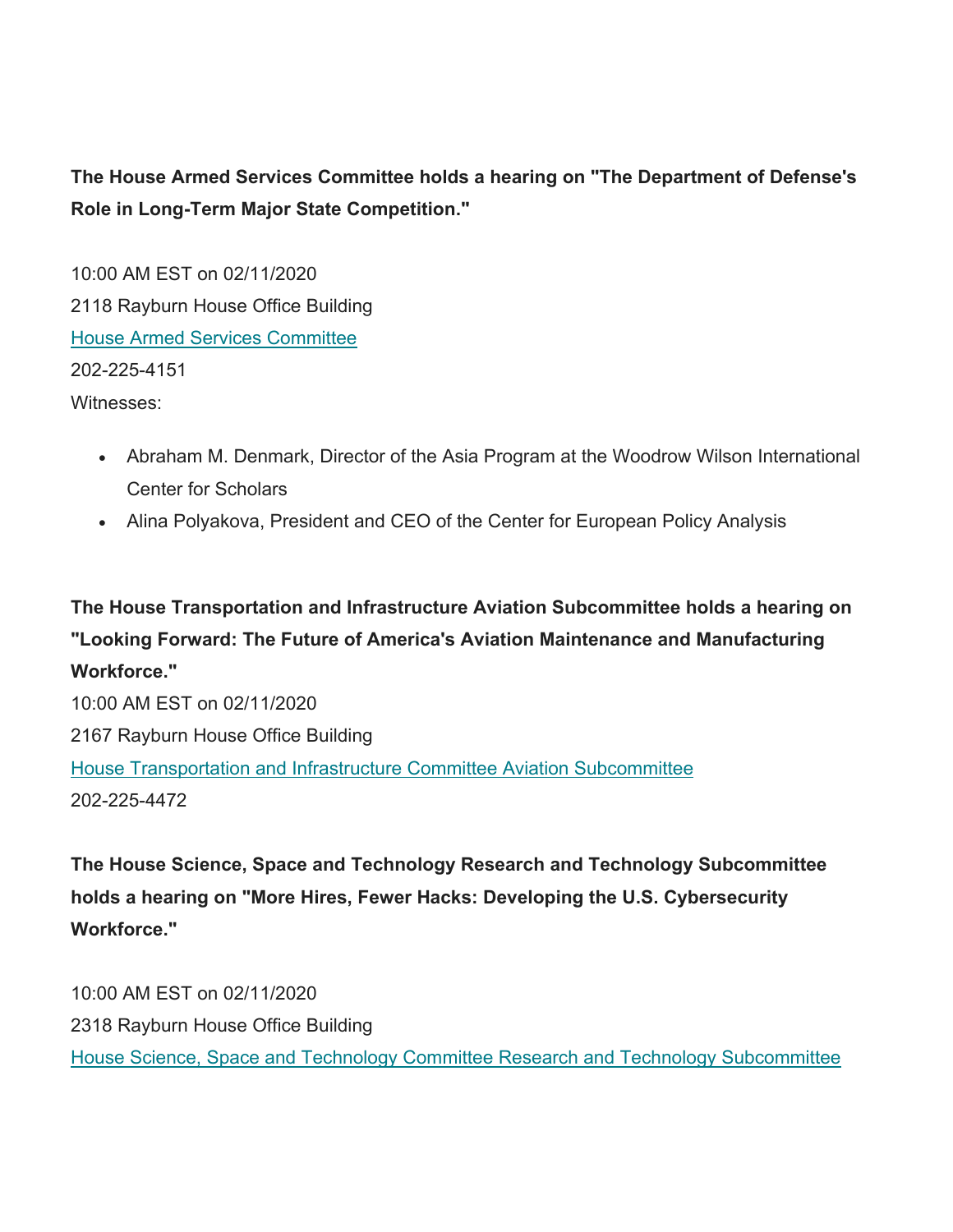### 202-225-6375

### Witnesses:

- Rodney Petersen, Director of the National Institute of Standards and Technology's National Initiative for Cybersecurity Education
- Ambareen Siraj, Professor of computer science and director of Tennessee Tech University's Cybersecurity Education Research and Outreach Center
- Sonya Miller, HR director of IBM Security and Enterprise & Technology Security
- Joseph Sawasky, President and CEO of Merit Network, Inc.

**Health and Human Services Department; National Institutes of Health holds a meeting of the National Cancer Institute for program reports and presentations and business of the board.** 

## 1:30 PM EST on 02/11/2020

<u>grayp@mail.nih.gov</u><br>240-276-6340 National Cancer Institute Shady Grove, 9609 Medical Center Drive, Room TE406, Rockville, Md. Paulette Gray

## **The House Science, Space and Technology Space and Aeronautics Subcommittee holds a hearing on "Space Situational Awareness: Key Issues in an Evolving Landscape."**

2:00 PM EST on 02/11/2020 2318 Rayburn House Office Building House Science, Space and Technology Committee Space and Aeronautics Subcommittee 202-225-6375 Witnesses: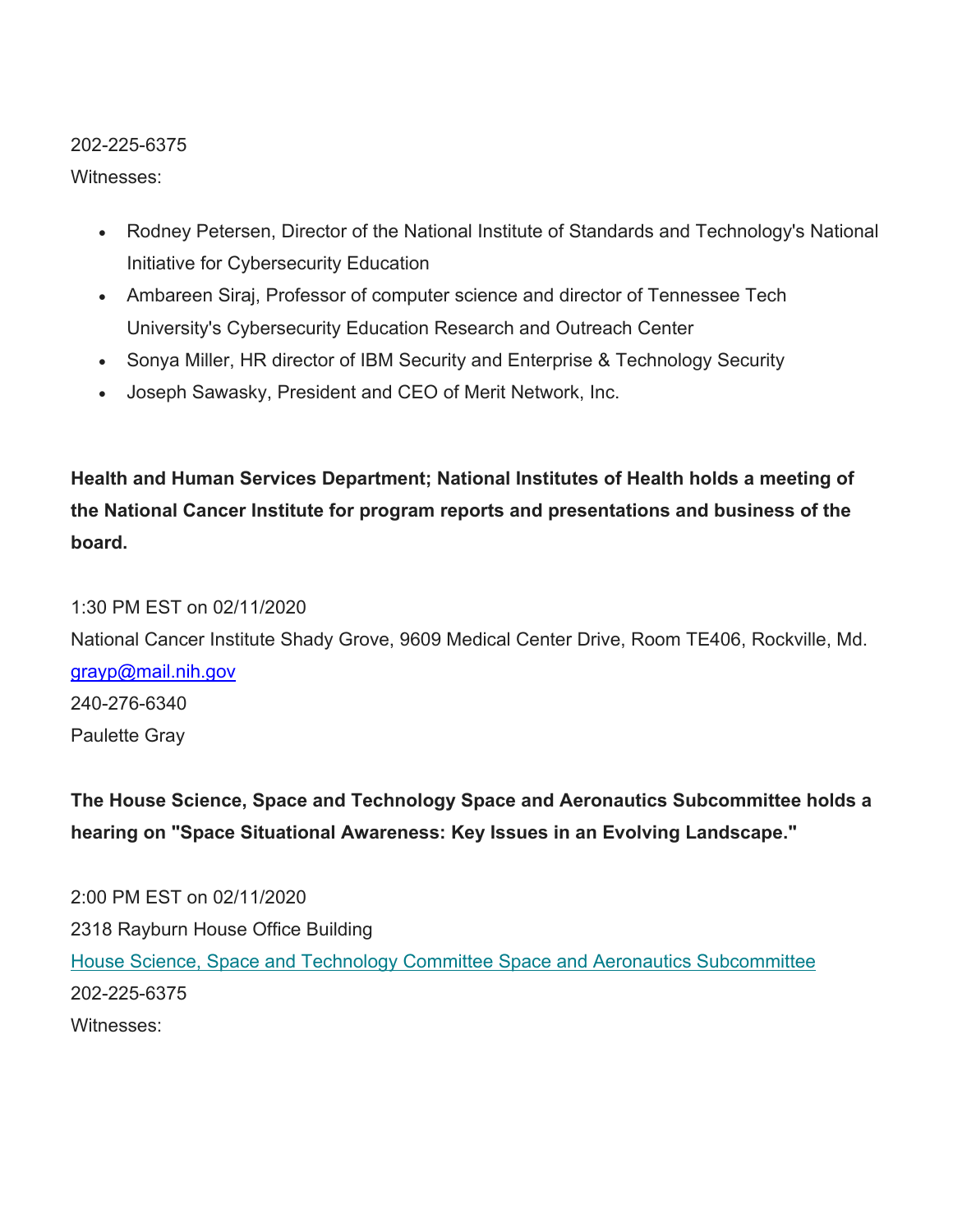- Danielle Wood, Director of the Space Enabled Research Group and assistant professor of media arts & sciences and aeronautics & astronautics at the Massachusetts Institute of **Technology**
- Joanne Gabrynowicz, Professor emerita of space law at the University of Mississippi Law **Center**
- Daniel Oltrogge, Co-director of the Space Safety Coalition, AIAA Space Traffic Management Space Governance Task Force chairman and Official International Standards Organization representative to the United Nations Committee for the Peaceful Use of Outer Space
- Brian Weeden, Director of program planning for the Secure World Foundation

# **The House Armed Services Military Personnel Subcommittee holds a hearing on "Alarming Incidents of White Supremacy in the Military - How to Stop It?"**

2:30 PM EST on 02/11/2020 2212 Rayburn House Office Building House Armed Services Committee Military Personnel Subcommittee 202-225-4151 Witnesses:

- Christopher J. McMahon, Executive assistant director of the National Security Directorate, Naval Criminal Investigative Service
- Heidi Beirich, Co-founder and chief strategy officer for the Global Project Against Hate and **Extremism**
- Garry Reid, Director for defense intelligence (counterintelligence, law enforcement & security) in the Office of the Defense undersecretary for intelligence
- Robert S. Grabosky, Deputy director of law enforcement for the U.S. Air Force Office of Special Investigations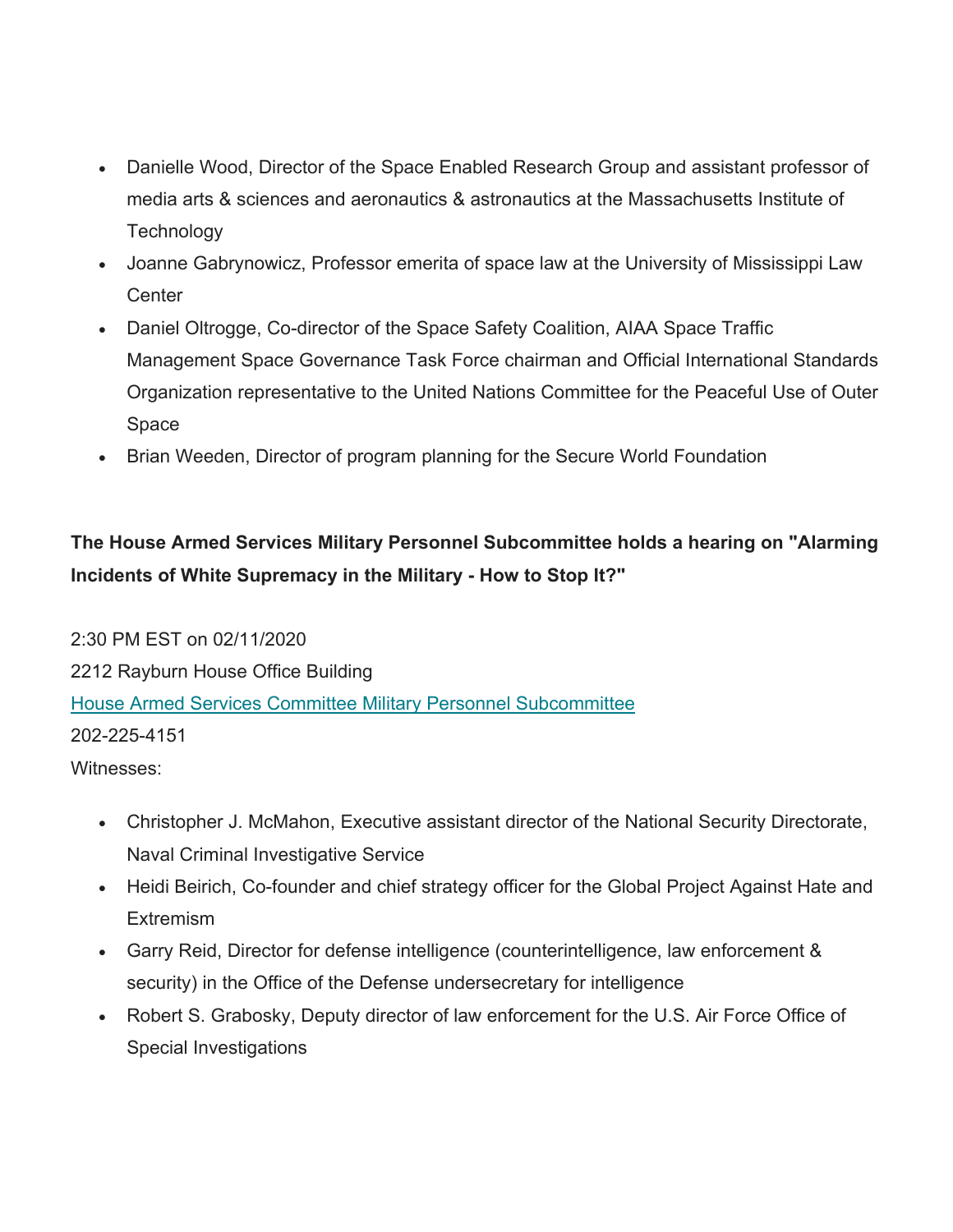- Lecia Brooks, Chief workplace transformation officer at the Southern Poverty Law Center
- Stephanie Miller, Director of accessions policy in the Office of the Defense undersecretary for personnel and readiness
- Mark Pitcavage, Senior research fellow in the Anti-Defamation League's Center on **Extremism**
- Joe E. Ethridge Jr., Chief of the U.S. Army Criminal Investigation Command's Criminal Intelligence Division

**The Senate Homeland Security and Governmental Affairs Federal Spending Oversight and Emergency Management Subcommittee holds a hearing on "The Afghanistan Papers: Costs and Benefits of America's Longest War."** 

2:30 PM EST on 02/11/2020 342 Dirksen Senate Office Building Senate Homeland Security and Governmental Affairs Committee Federal Spending Oversight and Emergency Management Subcommittee 202-224-4751 Witnesses:

- Richard A. Boucher, Former U.S. ambassador to Cyprus and senior fellow in Brown University's Watson Institute for International and Public Affairs
- John F. Sopko, Special inspector general for Afghanistan reconstruction
- retired Army Lt. Col. Daniel L. Davis, Senior fellow and military expert for Defense Priorities
- Douglas Lute, Former U.S. permanent representative to NATO and senior fellow in the Project on Europe and the Transatlantic Relationship in the Harvard Kennedy School's Belfer Center for Science and International Affairs

**The Atlantic Council holds a discussion on "The View from the West Wing," focusing on**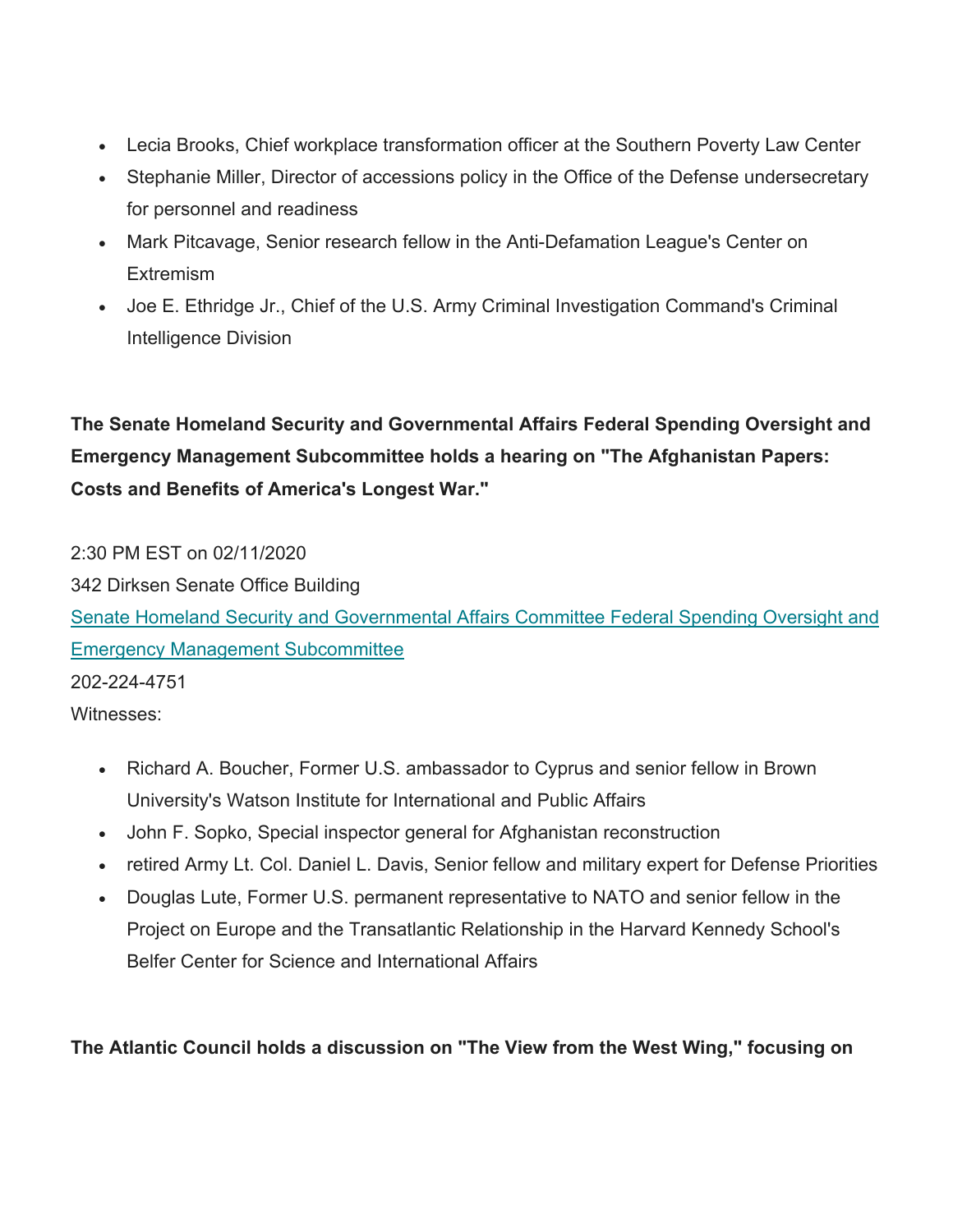## **the role of the National Security Council.**

<u>[press@atlanticcouncil.org](mailto:press@atlanticcouncil.org)</u><br>202-778-4993 6:00 PM EST on 02/11/2020 Atlantic Council, 1030 15th St. NW, 12th Floor Travis Horne; RSVP required. Participants:

- Robert O'Brien, Assistant to the president for national security affairs on the National Security Council
- Frederick Kempe, President and CEO of the Atlantic Council

**Defense Department; office of the Secretary holds a closed meeting of the Defense Science Board to discuss classified future dimensions of conflict that might be exploited by our near-peer competitors and adversaries in response to the DSB's 2020 Summer Study on New Dimensions of Conflict tasking, February 11-12.** 

<u>kevin.a.doxey.civ@mail.mil</u><br>703-571-0081 8:00 AM EST on 02/12/2020 Executive Conference Center, 4075 Wilson Boulevard, Arlington, Va. Kevin Doxey

## **The Air Force Association's Mitchell Institute for Aerospace Studies holds a discussion on "An Operational Assessment of the U.S. Air Force."**

9:30 AM EST on 02/12/2020 Air Force Association, 1501 Lee Highway, Boardroom, Arlington, Va.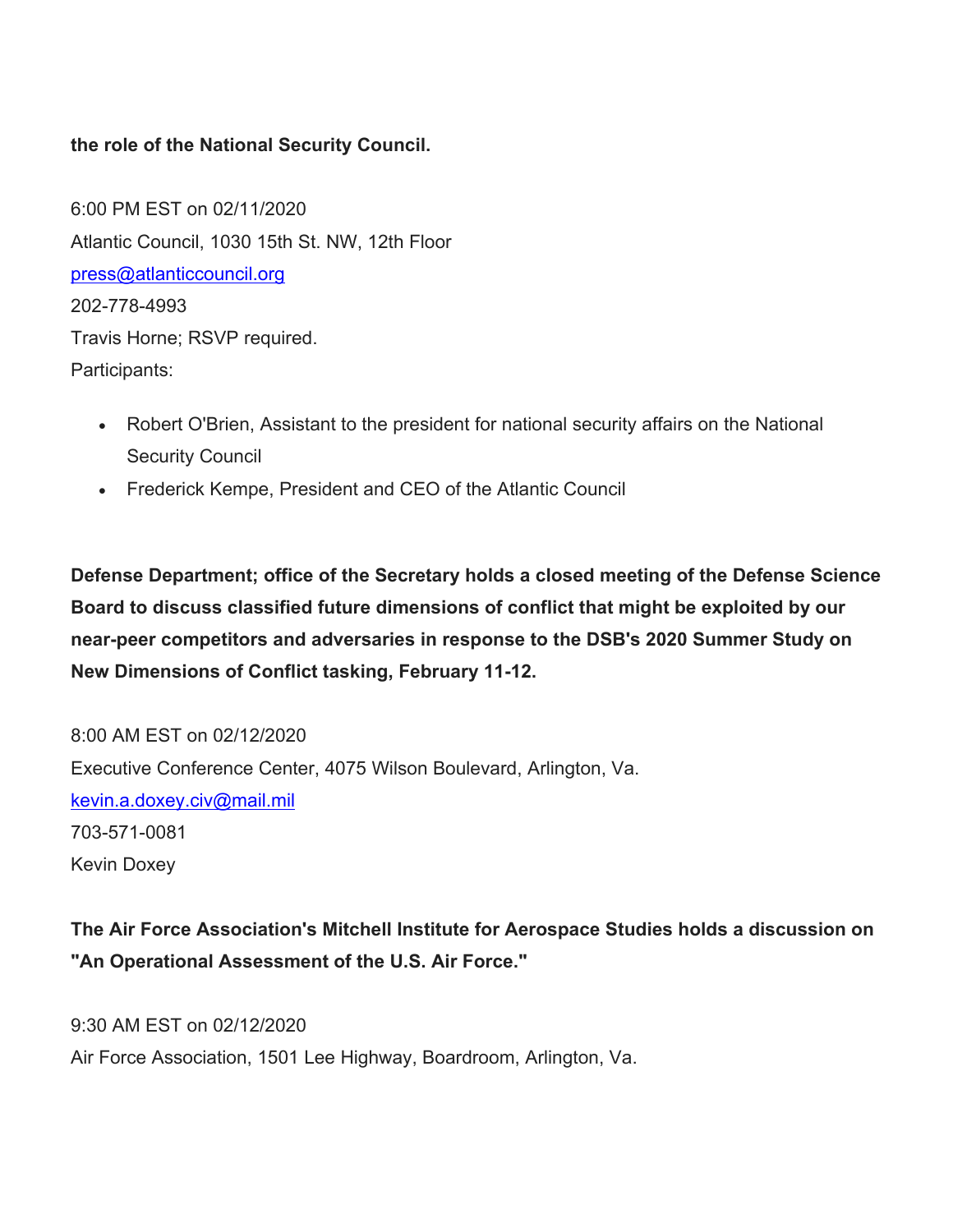<u>[nkirsch@afa.org](mailto:nkirsch@afa.org)</u><br>703-247-5800

Nikki Kirsch, ext. 4824; Register at

<http://events.r20.constantcontact.com/register/event?llr=y4xgtakab&oeidk=a07egwaiy7a85090e4d> Participants:

Lt. Gen. Mark Kelly, Air Force deputy chief of staff for operations

**The Senate Homeland Security and Governmental Affairs Committee holds a hearing on "Roundtable - Are We Prepared? Protecting the U.S. from Global Pandemics."** 

9:30 AM EST on 02/12/2020 G-50 Dirksen Senate Office Building Senate Homeland Security and Governmental Affairs Committee 202-224-4751

## **The House Budget Committee holds a hearing on "The President's FY2021 Budget."**

10:00 AM EST on 02/12/2020 210 Cannon House Office Building House Budget Committee 202-226-7200 Witnesses:

Acting Office of Management and Budget Director Russell Vought

**Strategic Technologies and Advanced Research Subcommittee hearing on "Emerging Technologies and National Security: Posturing the U.S. Intelligence Community for Success."**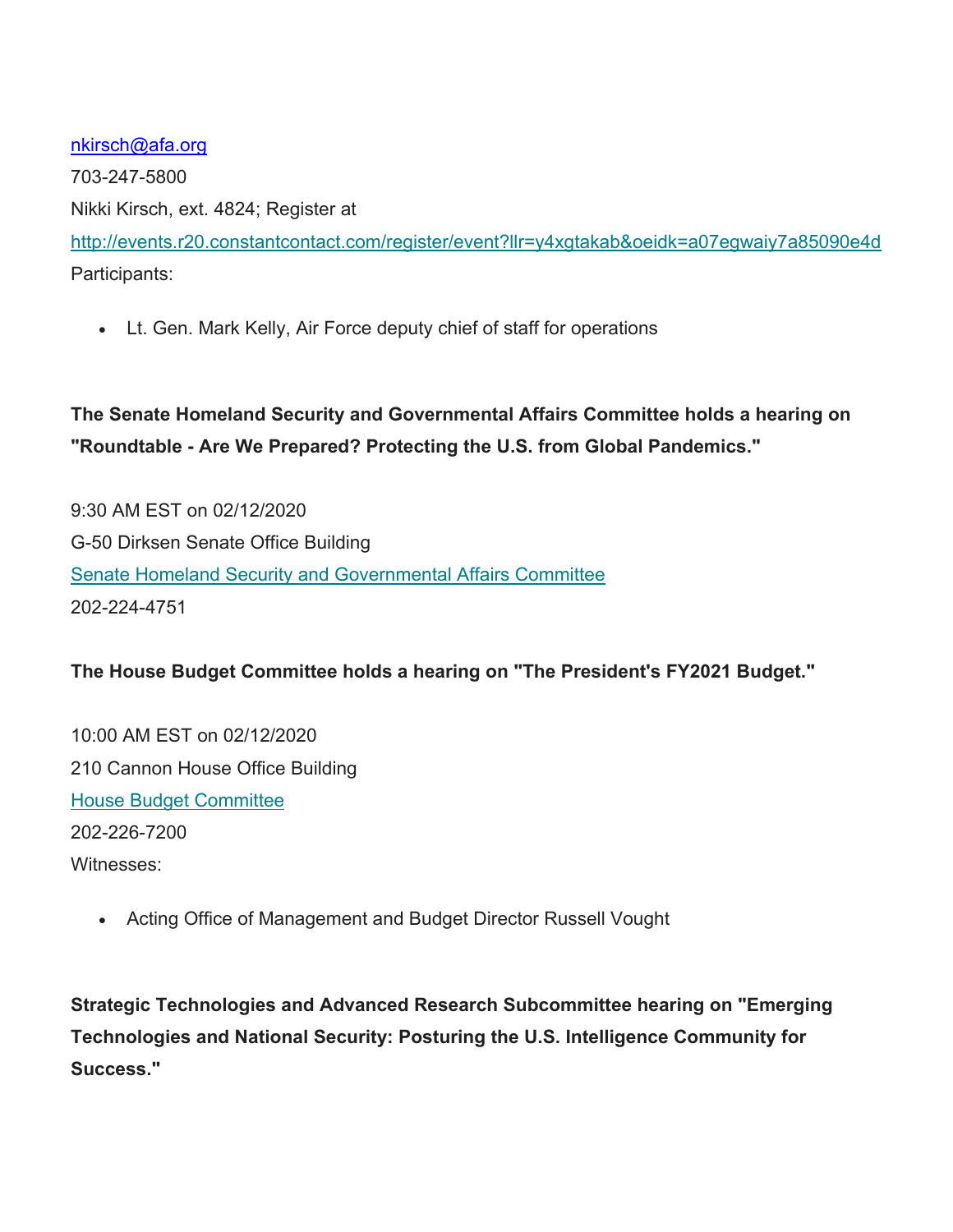10:00 AM EST on 02/12/2020 2020 Rayburn House Office Building 202-225-7690 <http://intelligence.house.gov>

<u>[chamashin@gsof.org](mailto:chamashin@gsof.org)</u><br>Chelsea Hamashin **The Global SOF Imperatives Forum convenes senior U.S. government and military leaders, national security policy professionals, leading academics, and industry executives for a discussion about unconventional threats facing SOF and how the U.S. military and government should respond.**  12:00 AM EST on 02/12/2020 U.S. Capitol Visitor Center, First St NE Participants:

• Sen. Joni Ernst, Sen. Gary Peters, Rep. Mike Waltz, Rep. Jason Crow, Rep. Scott Peters, Rep. Adam Smith, and Catherine Herridge

**Access Intelligence LLC's ExchangeMonitor Publications and Forums holds the 2020 Nuclear Deterrence Summit, February 11-13.** 

Highlights:

— 9 a.m.: Deputy Defense Undersecretary for Acquisition and Sustainment Alan Shaffer participates in a morning plenary session

— 11:30 a.m.: Deputy Energy Undersecretary for Artificial Intelligence Dimitri Kusnezov participates in a discussion on "Artificial Intelligence - The Science of Tomorrow is Happening Today"

9:00 AM EST on 02/13/2020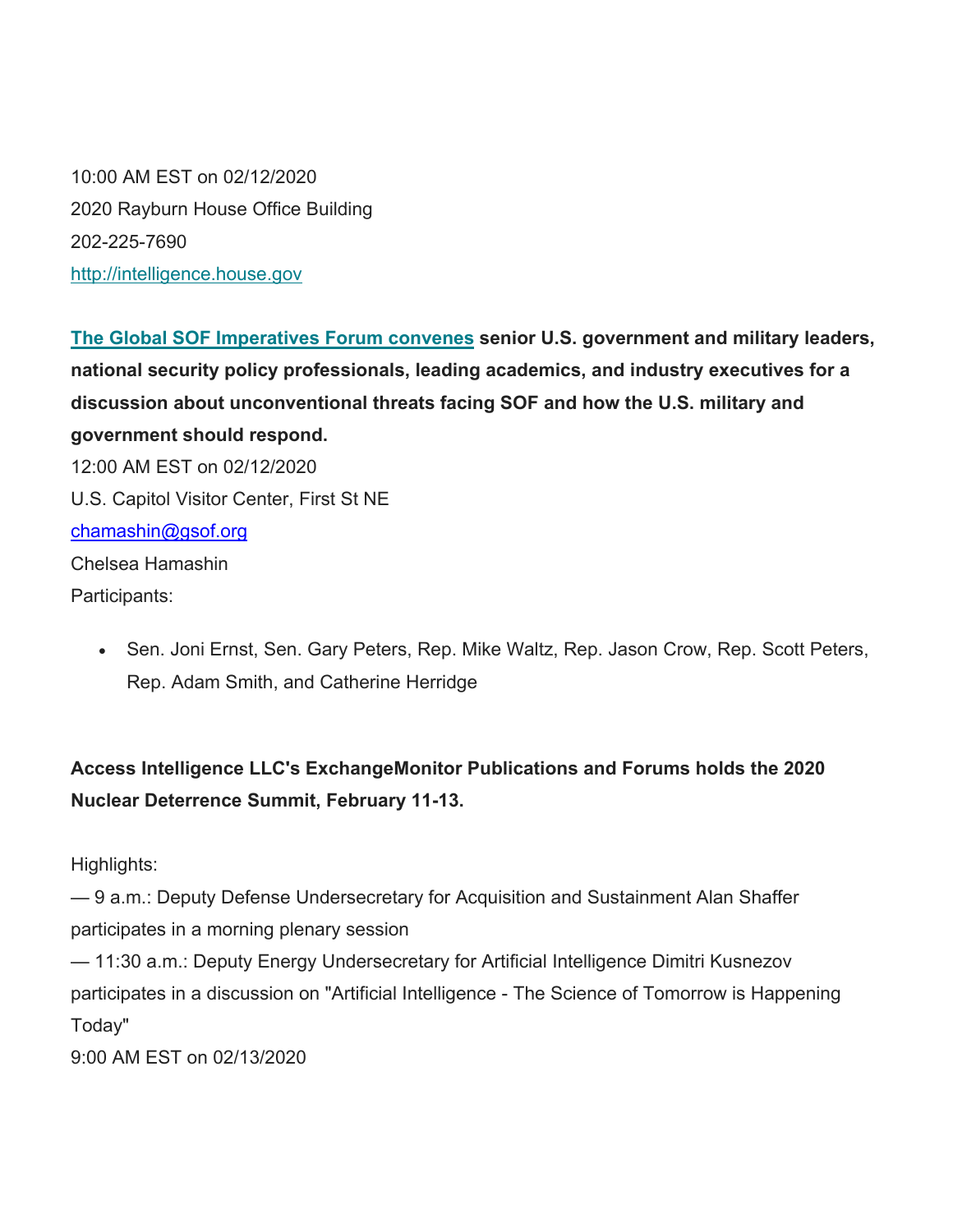<u>clientservices@accessintel.com</u><br>800-777-5006 The Westin Alexandria Old Town, 400 Courthouse Square, Alexandria, Va. RSVP at <https://www.deterrencesummit.com>/

**The House Foreign Affairs Western Hemisphere, Civilian Security and Trade Subcommittee holds a hearing on "Assessing U.S. Security Assistance to Mexico."** 

9:00 AM EST on 02/13/2020 2172 Rayburn House Office Building House Foreign Affairs Committee Western Hemisphere, Civilian Security and Trade **Subcommittee** 202-225-5021 Witnesses:

- Richard Glenn, Deputy assistant secretary of State for international narcotics and law enforcement affairs
- Hugo Rodriguez, Deputy assistant secretary of State for Western Hemisphere affairs
- Barbara Feinstein, Deputy assistant administrator for the U.S. Agency for International Development's Bureau for Latin America and the Caribbean

**Tech company BSA | The Software Alliance hosts a discussion with members of Congress on the Cyberspace Solarium Commission.** 

events@bsa.org 9:00 AM EST on 02/13/2020 101 Constitution Avenue NW (202)-530-5148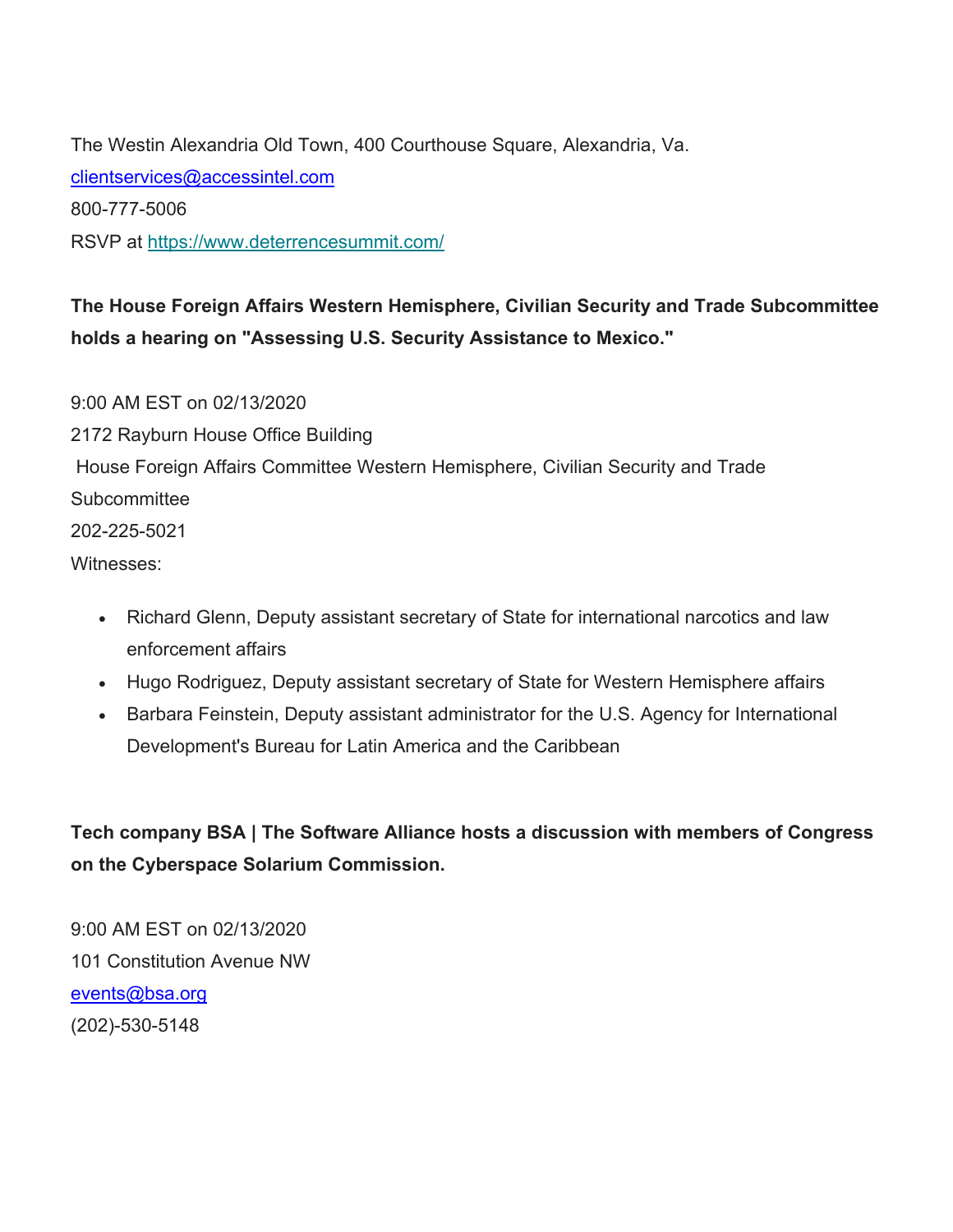## **The Senate Finance Committee holds a hearing on "The President's FY2021 Budget - HHS."**

9:30 AM EST on 02/13/2020 215 Dirksen Senate Office Building Senate Finance Committee 202-224-4515 Witnesses:

HHS Secretary Alex Azar

## **The Armed Forces Communications and Electronics Association holds its February luncheon discussion on "Army."**

11:40 AM EST on 02/13/2020 Army Navy Country Club, 1700 Army Navy Drive, Arlington, Va. 703-631-6179 RSVP at <https://dcevents.afceachapters.org/february2020> Participants:

- Paul Puckett III, Director of the Army's Enterprise Cloud Management Office
- Army Col. Elizabeth "Liz" Casley, Chief of staff at the Army Futures Command's Network Cross Functional Team
- Anthony Robbins, President of AFCEA Washington, D.C. and vice president for the North America public sector at NVIDIA

**The University of Maryland's Center for International and Security Studies at Maryland holds a forum on "Innovation and Its Discontents: National Models of Military Innovation and the Dual-Use Conundrum."**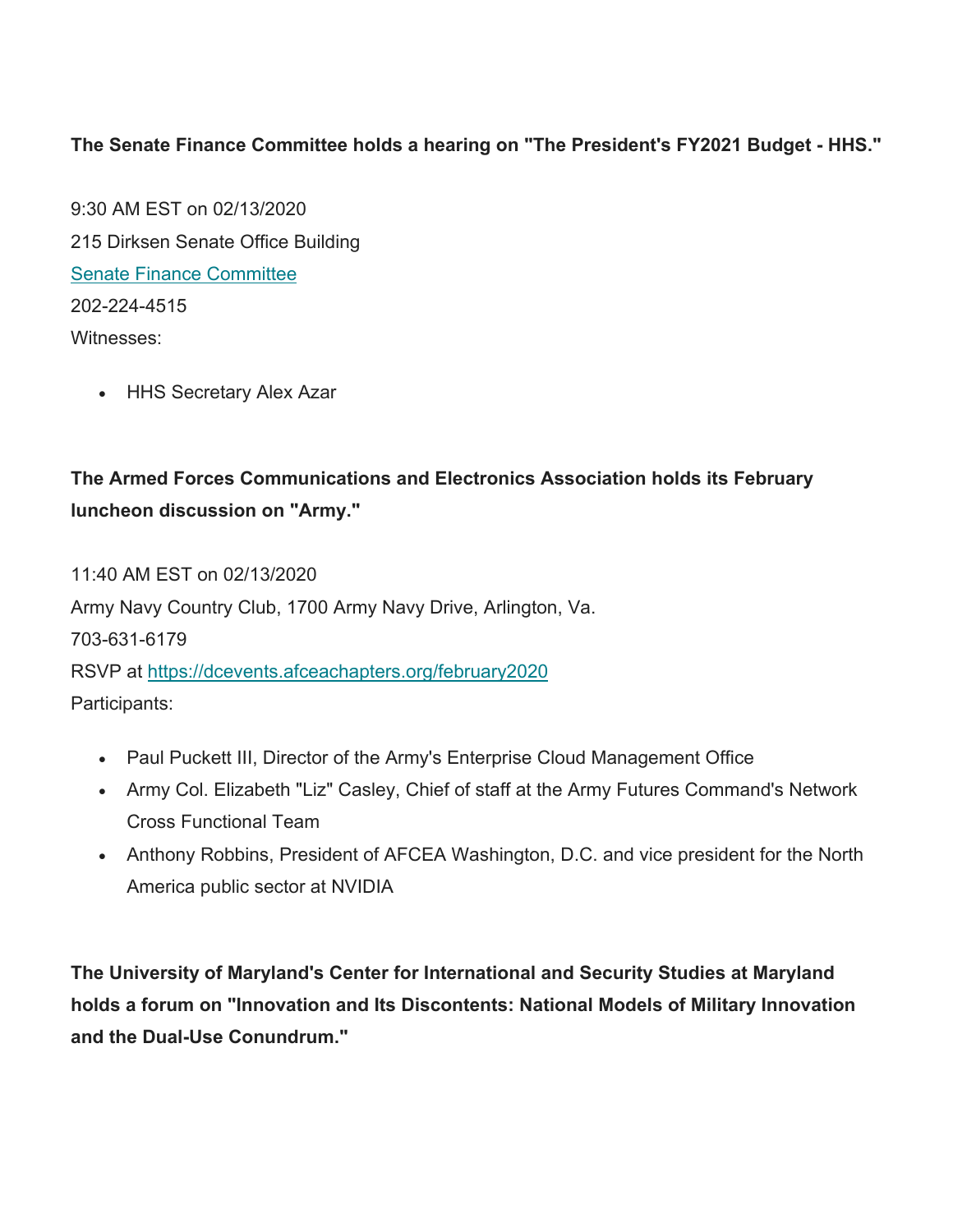<u>[jsiegel@umd.edu](mailto:jsiegel@umd.edu)</u><br>301-405-4020 12:00 PM EST on 02/13/2020 UMD, 1203 Van Munching Hall, College Park, Md. Jonas Siegel, <https://cissm.umd.edu/events/cissm-global-forum-innovation-and-its-discontents>national-models-military-innovation-and Participants:

 Amy Nelson, Research fellow at the National Defense University's Center for the Study of Weapons of Mass Destruction

# **Defense Department; Office of the Secretary holds a meeting of the Defense Advisory Committee on Investigation, Prosecution, and Defense of Sexual Assault in the Armed Forces.**

**Agenda includes:** Receive testimony from former military judges about their views on the current military justice system and military sexual assault cases, including their perspectives on the conviction and acquittal rates for sexual assault; Conduct final deliberations on its draft Fourth Annual Report; Receive updates from the DAC-IPAD's Case Review, Policy, and Data Working Groups regarding each group's ongoing projects; Provide updates to the Committee on the military installation site visit plan for members in 2020; Provide updates on sexual assault courtmartial attendance by Committee members; and New tasks for the DAC-IPAD contained in the National Defense Authorization Act for Fiscal Year 2020

## **9:00 AM EST on 02/14/2020**

<u>[dwight.h.sullivan.civ@mail.mil](mailto:dwight.h.sullivan.civ@mail.mil)</u><br>703-695-1055 Westin Arlington Gateway Hotel, 801 N Glebe Road, Arlington, Va. Dwight Sullivan